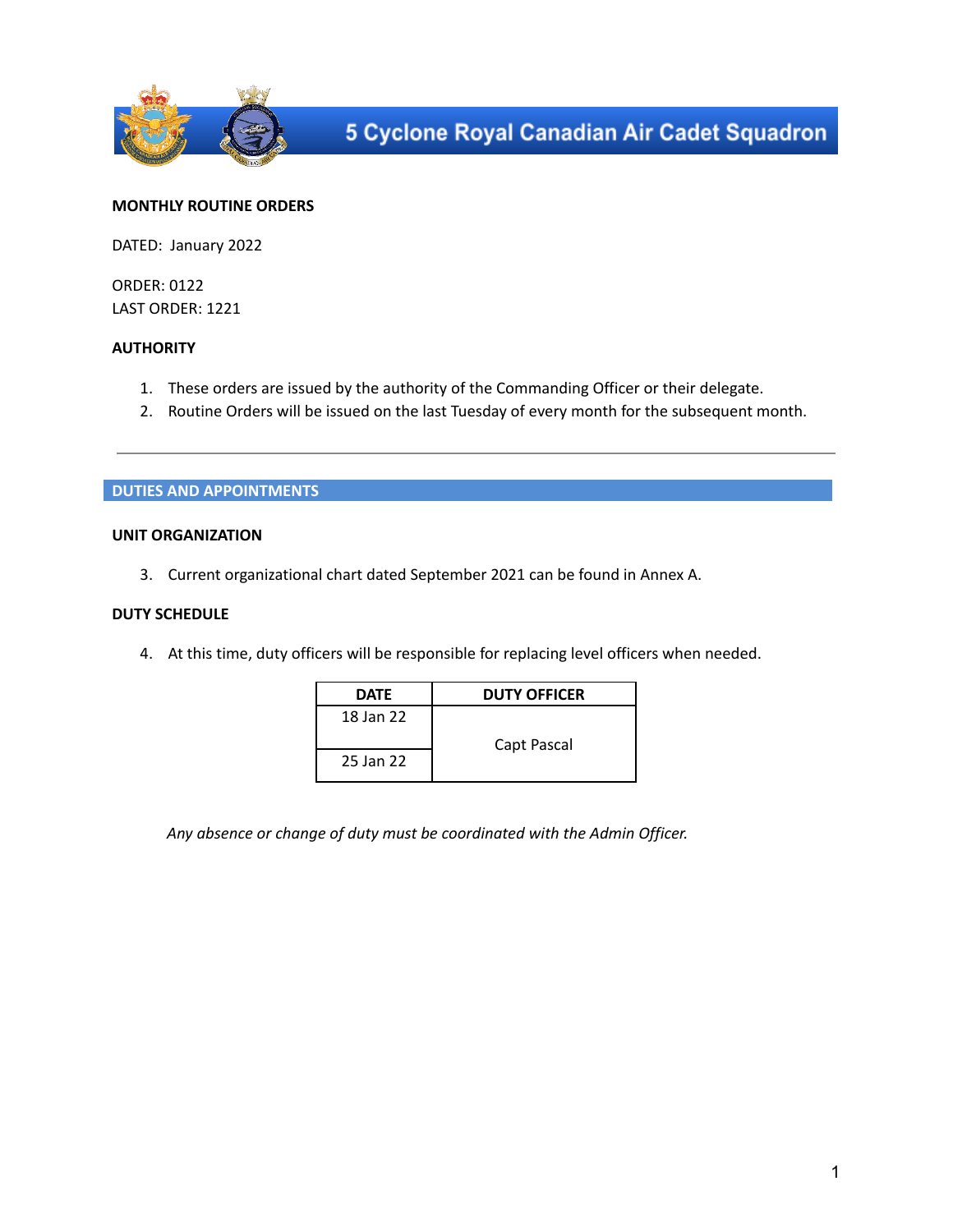# **TAKEN ON STRENGTH (TOS)**

5. The following cadets have been Taken on Strength (TOS):

| Last Name | <b>First</b><br>Initial | Rank | Date     | <b>Transfer</b><br>from Unit |
|-----------|-------------------------|------|----------|------------------------------|
| Perschick |                         | Cdt  | 9 Dec 21 | Nil                          |

*Current strength of the squadron stands at 53 cadets*

# **STRUCK OFF STRENGTH (SOS)**

6. The following cadets have been Struck Off Strength (SOS):

| <b>Last Name</b>  | <b>First Initial</b> |  |
|-------------------|----------------------|--|
| Gaudreault        | w                    |  |
| Perras Villeneuve | N                    |  |
| <b>Tanguay</b>    |                      |  |
| White             |                      |  |

#### **PROMOTIONS**

7. There were no promotions in December.

#### **ROUTINE ITEMS**

#### **UPCOMING EVENTS**

8. The calendar of events is located at: <https://www.5cycloneaircadets.ca/calendar.html>

# **TEAM ACTIVITIES**

- 9. The Squadron Teams will practice as follows:
	- a. **Effective Speaking:** Mondays, 1830-2030hrs **online (resuming 17 Jan 22);**
	- b. **Ground School:** Wednesday, 1830-2000hrs **online (resuming 19 Jan 22) ;**
	- c. **Teams stood down for January:**
		- i. **Drill Team:** Thursdays, 1900-2100hrs at Marionville Community Centre**;**
		- ii. **Biathlon:** Saturdays, 1000-1200hrs
		- iii. **Marksmanship:** Saturdays, 1500-1800hrs at Paul-Émile Lévesque Centre ;
	- d. **Band (Pipes and Drums):** Write to [5aviation@cadets.gc.ca](mailto:5aviation@cadets.gc.ca) to register; and
	- e. **Scheduling Changes:** Consult the weekly announcements for any changes to the current schedule and vaccination requirements for each training location.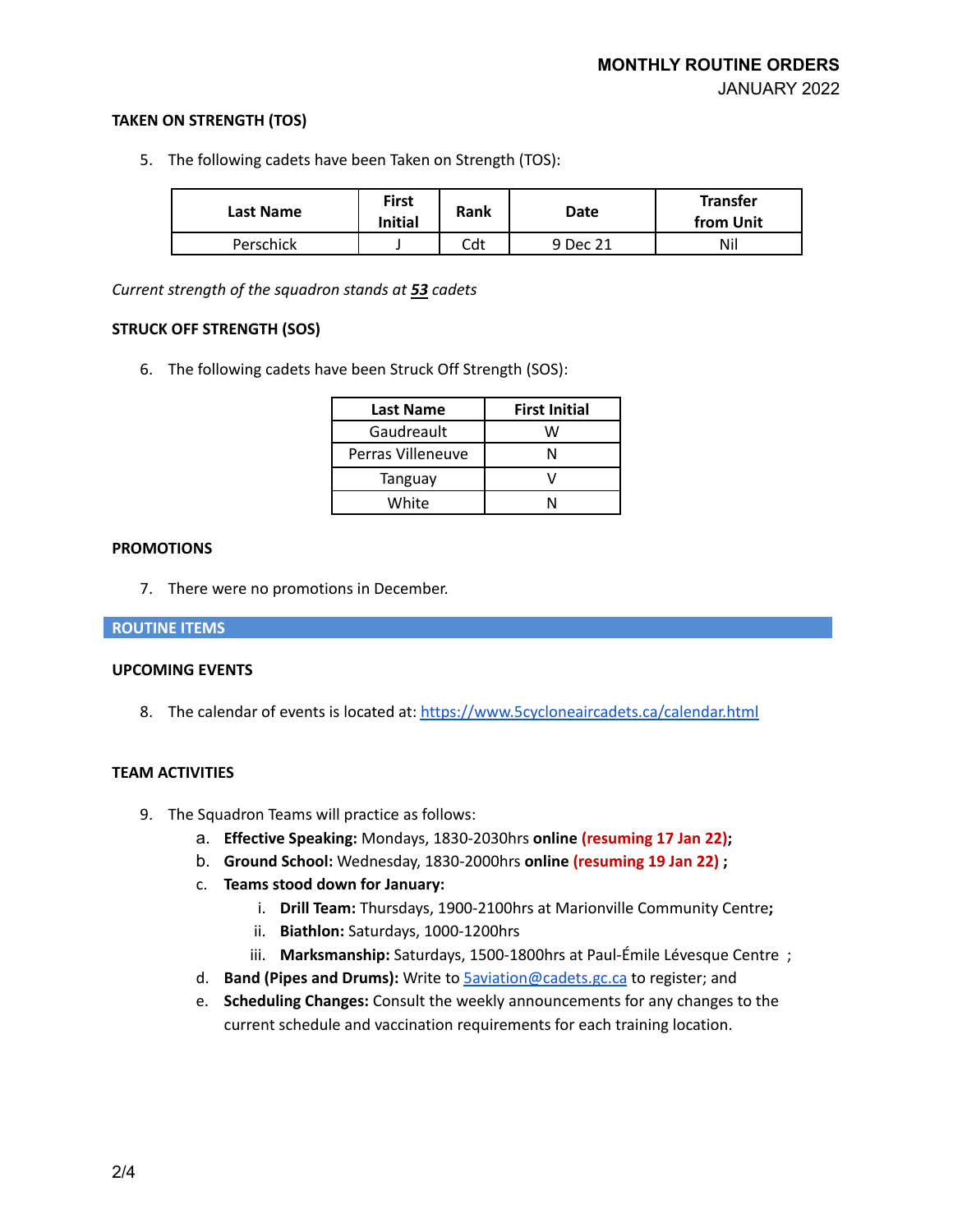#### **FORECASTED ACTIVITIES**

10. The following activities are upcoming:

| Date                             | <b>Activity</b>                                          |  |
|----------------------------------|----------------------------------------------------------|--|
| <del>Sat, 15 Jan 22</del>        | <b>Postponed:</b><br><b>Emergency First Aid Training</b> |  |
| Tue, 18 Jan 22                   | <b>Staff and Senior Cadet Meeting</b>                    |  |
| Tue, 25 Jan 22                   | Resumption of Virtual Training                           |  |
| Wed, 26 Jan 22 to Wed, 23 Feb 22 | Cadet Correspondent Training for<br>Level 3+ (French)    |  |
| Wed, 29 Jan 22 to Wed, 26 Feb 22 | Cadet Correspondent Training for<br>Level 3+ (English)   |  |
| Sat, 12 Feb 22                   | <b>Operation Polar Bear III</b>                          |  |
| Sat, 26 Feb 22                   | <b>Aviation Day</b>                                      |  |

# **TUESDAY TRAINING NIGHT SCHEDULE**

Refer to <https://www.5cycloneaircadets.ca/training-schedule.html>

#### **SALUTING ZONES**

11. Inside the Marionville Community Centre (MCC), there are no saluting zones. Headdress will be removed inside the MCC.

#### **DRESS**

- 12. As per A-CR-CCO-100/AG-001, Cadet and Junior Canadian Rangers Dress Instructions, order of dress for the cadets will be C5.
- 13. As per CAF Dress Instructions, dress of the day for CAF members will be CADPAT.
- 14. For information regarding orders of dress, visit: <https://www.5cycloneaircadets.ca/orders-of-dress.html>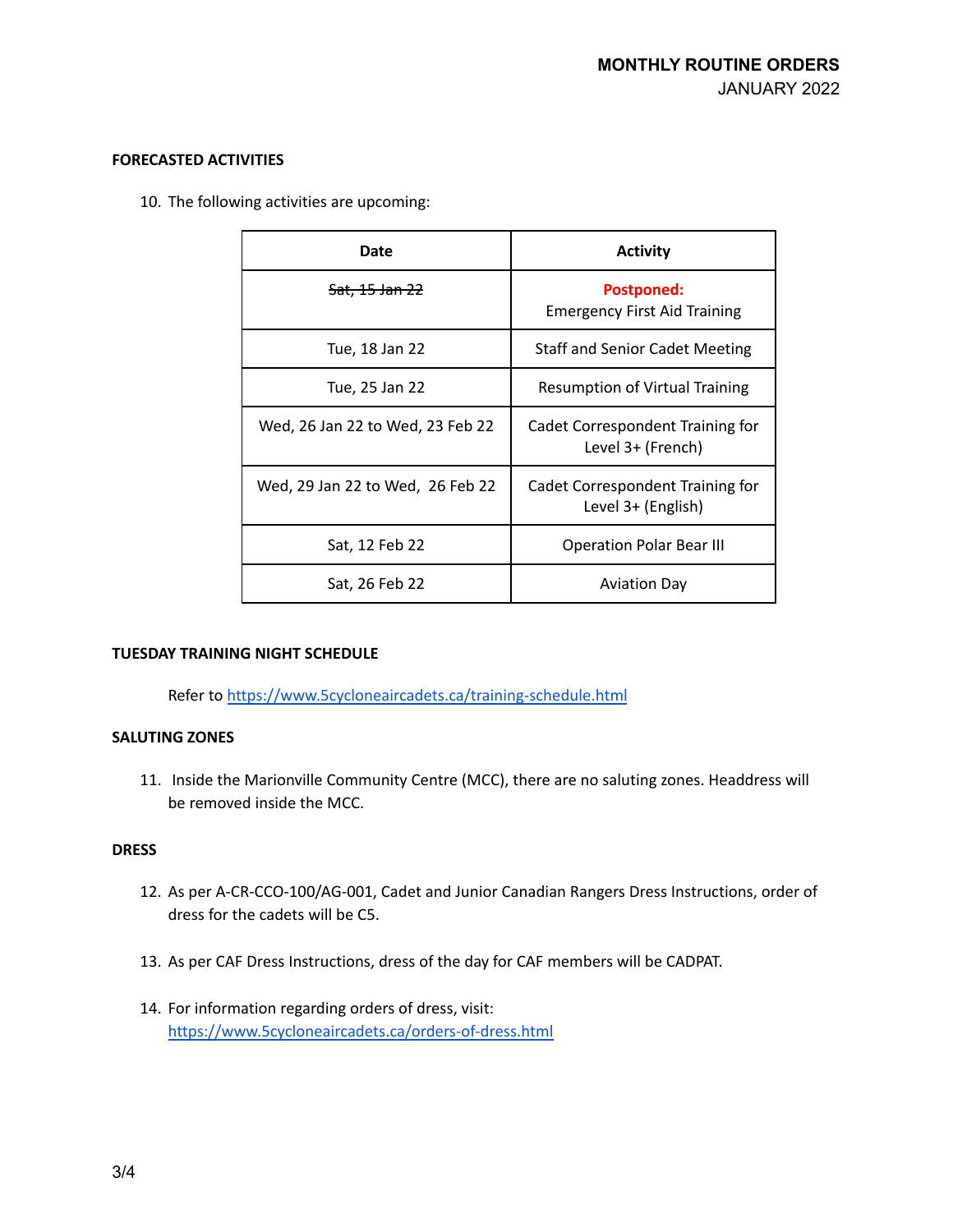#### **ANNOUNCEMENTS AND NOTICES**

#### **ROUTINE ORDERS**

- 15. A reminder that Routine Orders (ROs) are supplementary orders issued by the Commanding Officer to keep all unit personnel current with directives and information. ROs will contain new information monthly, thus all unit personnel shall read and be knowledgeable with each new RO issued.
- 16. Weekly Announcements can be found online at <https://www.5cycloneaircadets.ca/weekly-announcements>
- 17. Any questions related to points seen in these ROs can be addressed appropriately through the chain of command.

*// Original signed //*

**Christine Martel** Captain Commanding Officer

Annex

Annex A - 5 Sqn Staff Organisation Chart

Distribution List

**Action** Duty Officer

Info Adult Staff Cadets (via website) Parents (via website) Sponsoring Committee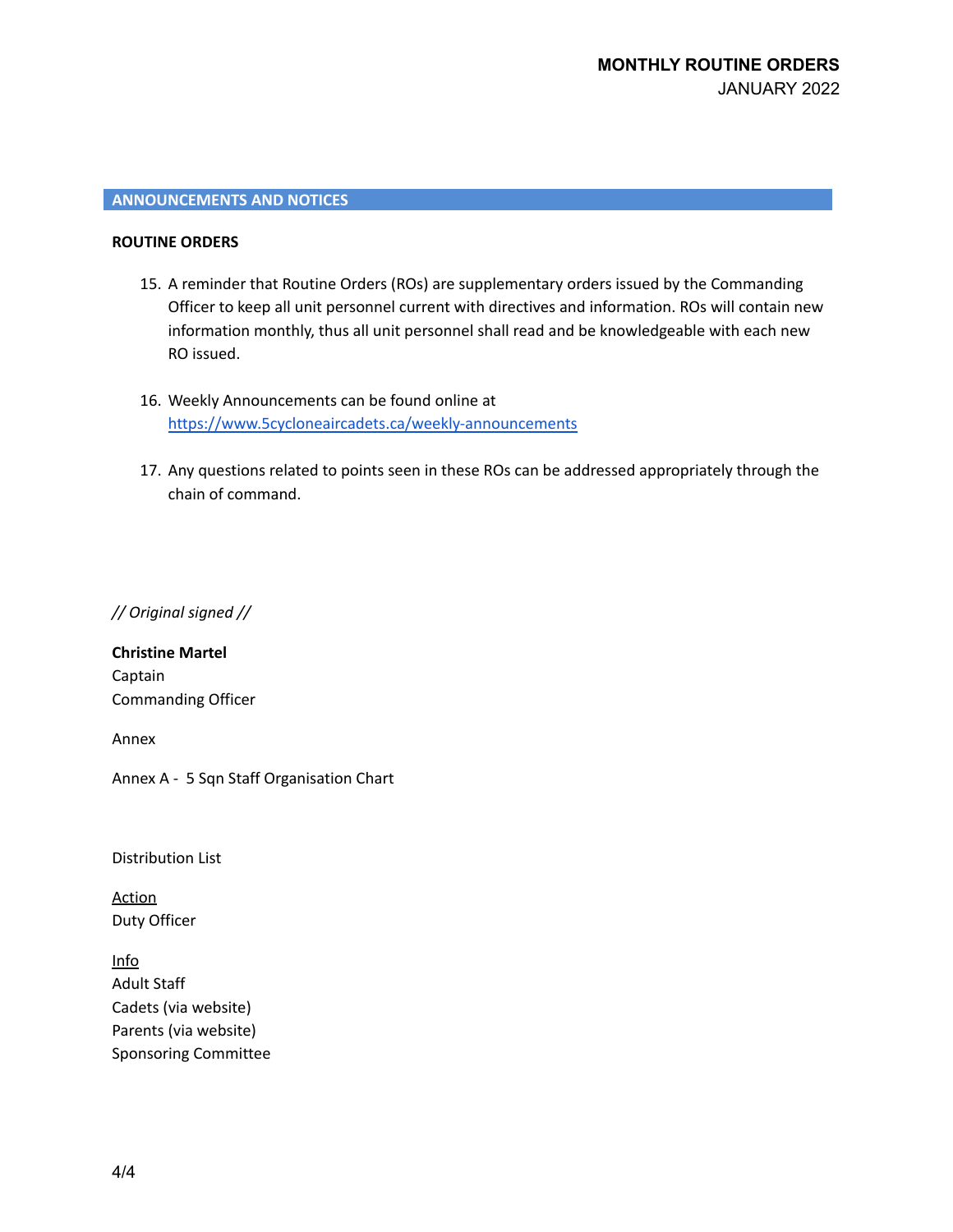# **MONTHLY ROUTINE ORDERS**

JANUARY 2022